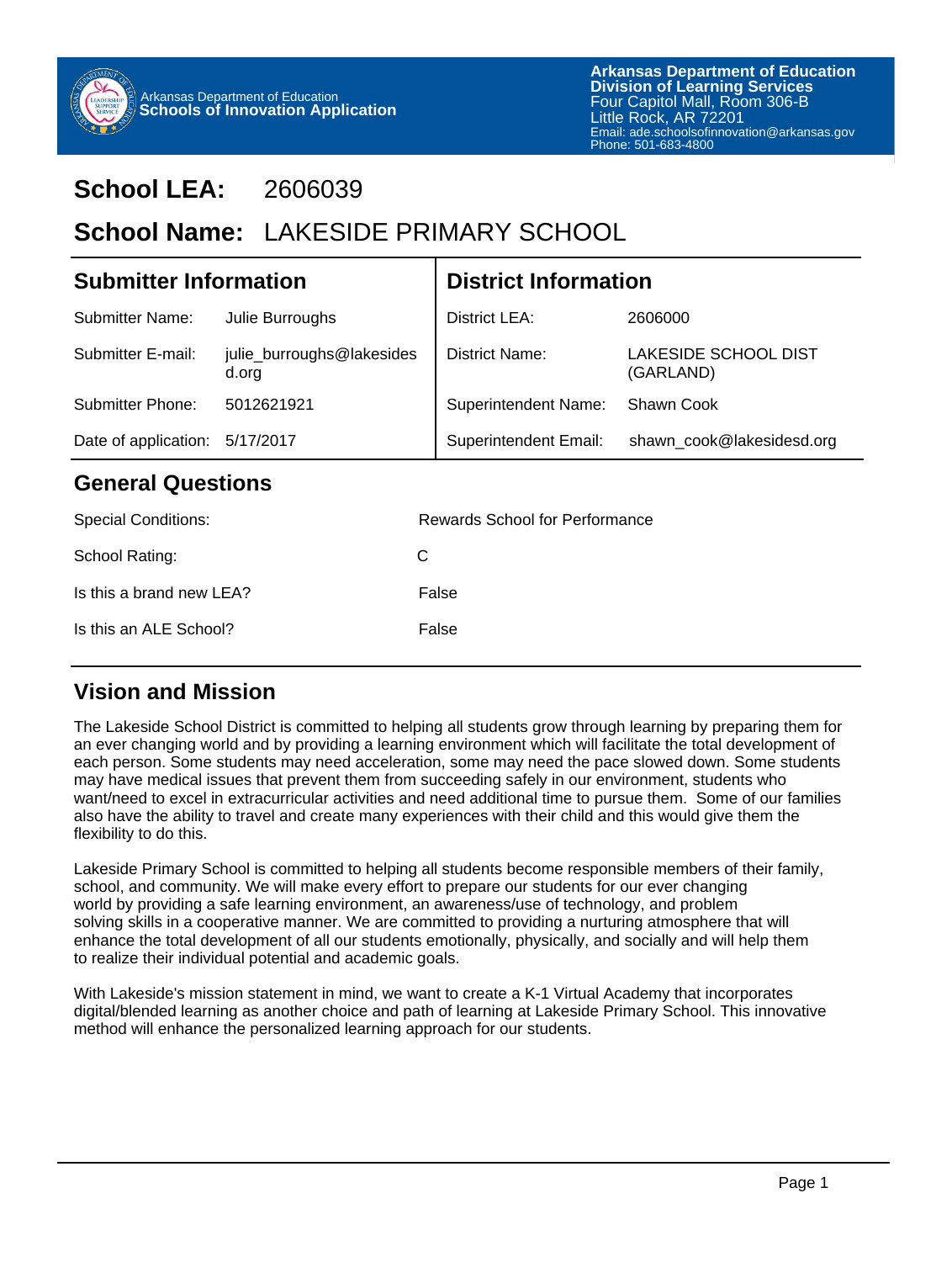

#### **Rational and Innovation Goals**

#### Rationale for Innovation

Lakeside Primary School wants to obtain a school of innovation in order to provide a Virtual K-1 classroom for our students which will incorporate a digital/blended approach to learning. We want to provide a more personalized learning approach for students to give them the best chance to succeed while finding a balance between their education, extracurricular activities and family time. We have several families that choose home school and also many students who can not function within our brick and mortar setting. We would like a Virtual K-1 in order to meet the needs of these students.

| Goal | <b>Goal Description</b>                                                                                                                                                                                                                                                                                          |  |
|------|------------------------------------------------------------------------------------------------------------------------------------------------------------------------------------------------------------------------------------------------------------------------------------------------------------------|--|
|      | Increase the<br>educational/learning options<br>for all students in K-1.                                                                                                                                                                                                                                         |  |
| 2    | Motivate students by providing<br>a digital/blended approach for<br>K-1 students and offer a<br>different pathway for learning.<br>80% of students enrolled in<br>the K-1 Virtual Academy will<br>increase NWEA MAP scores<br>in their specific RIT bands in<br>Math and Literacy after a year<br>of enrollment. |  |
| 3    |                                                                                                                                                                                                                                                                                                                  |  |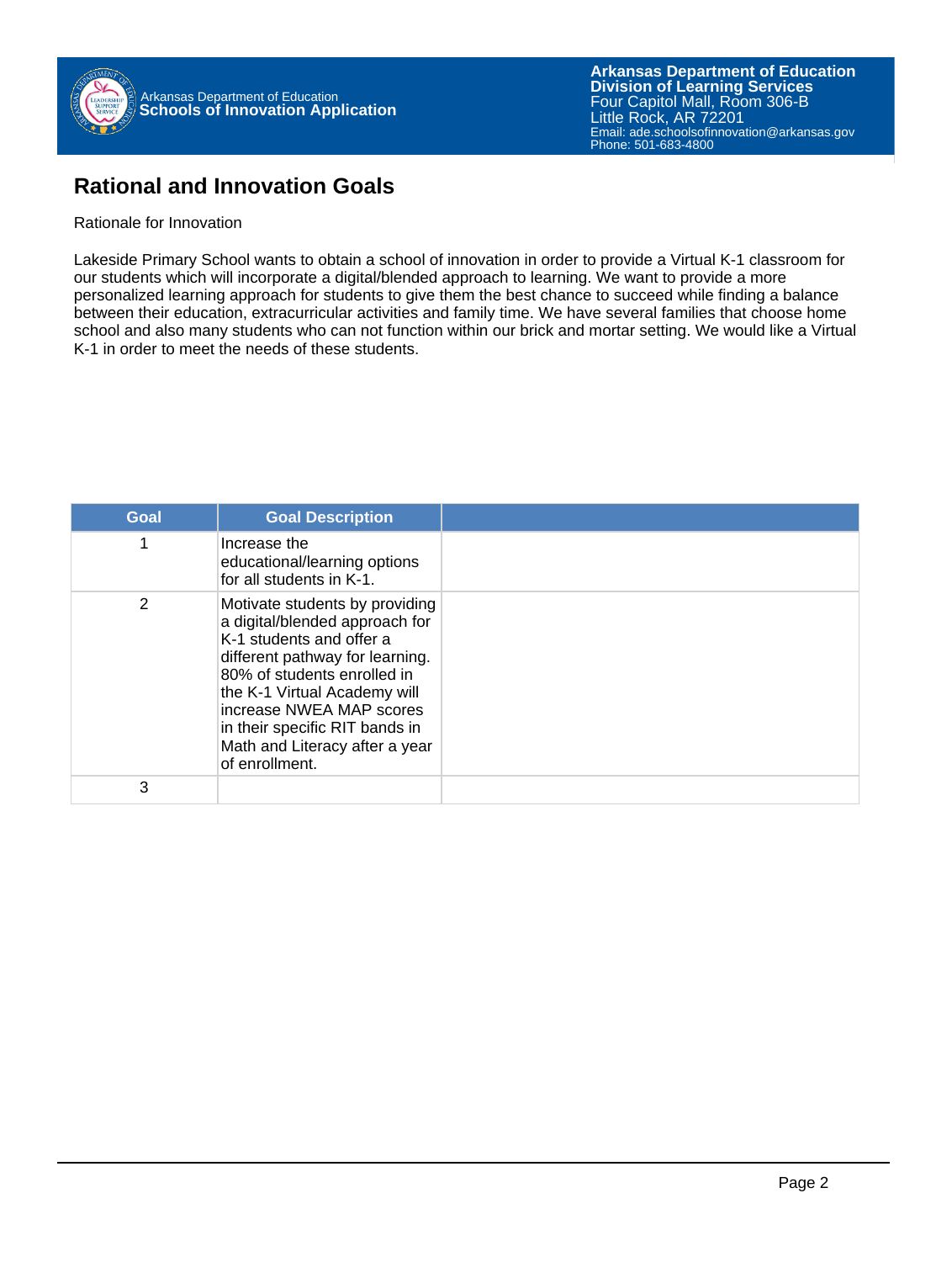

## **Innovation Plan**

| <b>Plan Date</b> | <b>Action</b>                                                                                                                                   | <b>Expected Outcome</b>                                                                                                                     |
|------------------|-------------------------------------------------------------------------------------------------------------------------------------------------|---------------------------------------------------------------------------------------------------------------------------------------------|
| 06/01/2017       | Begin planning for Virtual Academy<br>teacher, classroom and Learning<br>Management System.                                                     | Hire teacher, secure classroom and<br>Learning management system to provide<br>digital/blended classes to K-1 students.                     |
| 06/01/2017       | Start enrollment process and<br>community engagement for Virtual<br>Academy K-1. Build parental and<br>student buy-in.                          | Market program and enroll approximately<br>20-40 students K-1 by August 1.                                                                  |
| 06/26/2017       | Secure teacher and classroom for<br>Virtual Academy. Utilize Dawson<br>Cooperative/Team Digital for<br>professional development.                | Hire teacher at June school board meeting<br>and plan for professional development.                                                         |
| 07/02/2017       | Begin working on Learning<br>Management System, technology<br>infrastructure needs and creating<br>lessons for Virtual Academy<br>Students.     | Have lessons for the first nine weeks<br>scheduled and planned out. Have<br>knowledge of best method of delivery of<br>lessons to students. |
| 07/09/2017       | Create rules/regulations on Virtual K-<br>1 classroom and expectations of<br>class.                                                             | Parents and students will be aware of the<br>rules and accountability measures set forth<br>for the Virtual Academy.                        |
| 08/06/2017       | Invite Virtual K-1 students and<br>parents to Lakeside Primary School<br>to meet staff and also to screen<br>students for placement in program. | Students will take the MAP assessment on<br>site at Lakeside Primary School and<br>placement in program will be determined.                 |
| 08/14/2017       | School will begin for Virtual K-1<br>students.                                                                                                  | 20-40 students will be enrolled in K-1<br>Virtual Academy.                                                                                  |
| 06/01/2018       | Continue to add one grade level each<br>year to the Virtual Academy                                                                             | Enrollment numbers in the Virtual<br>Academy will continue to increase each<br>school year.                                                 |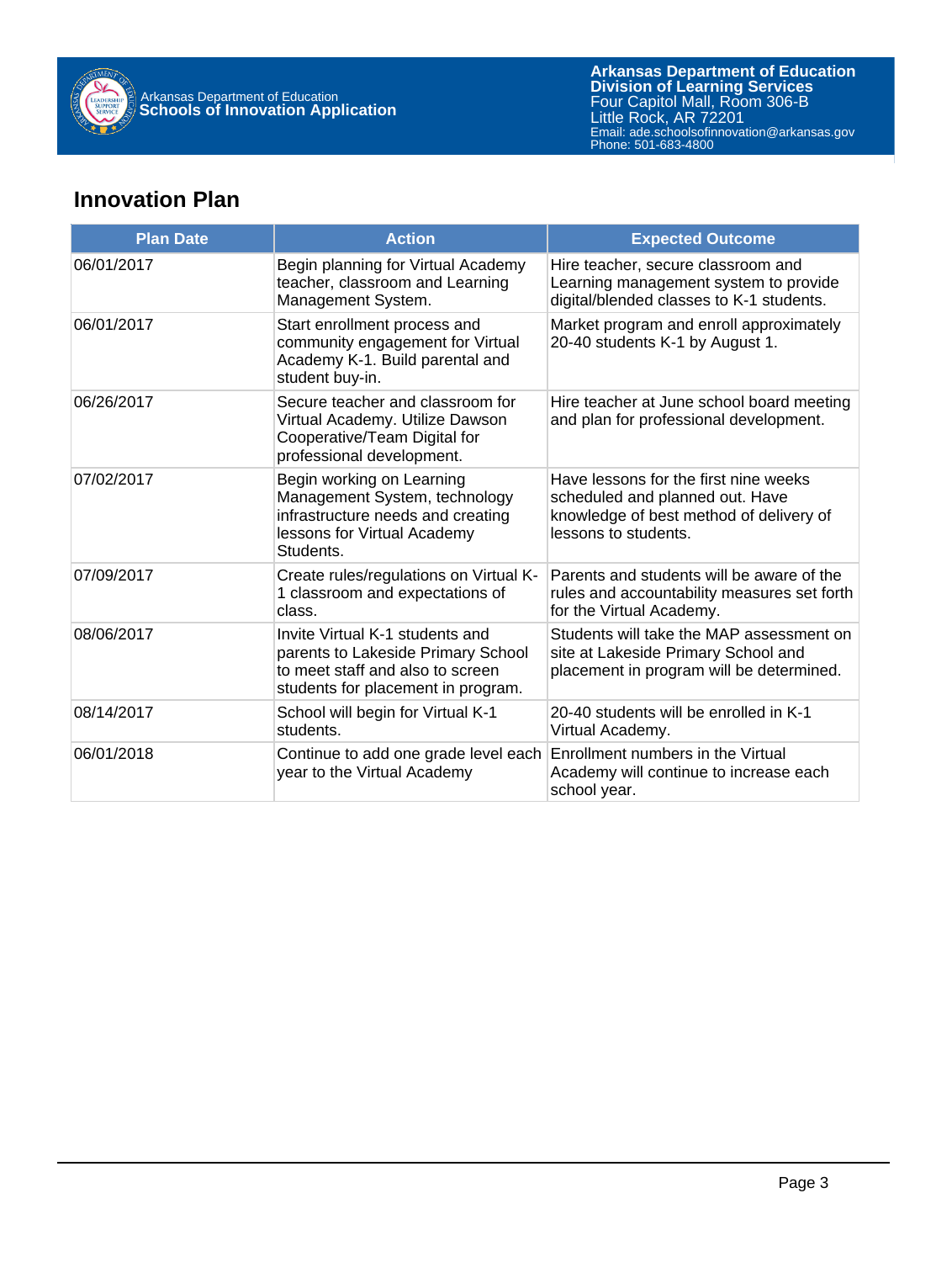

## **Requested Waivers**

| <b>Code section, Rule, or Local</b><br><b>Policy</b>                                                                                                 | Goal | <b>Rationale</b>                                                                                                                                                                                                                                                                                                                                                                                                                                                                                                                                                                                               |
|------------------------------------------------------------------------------------------------------------------------------------------------------|------|----------------------------------------------------------------------------------------------------------------------------------------------------------------------------------------------------------------------------------------------------------------------------------------------------------------------------------------------------------------------------------------------------------------------------------------------------------------------------------------------------------------------------------------------------------------------------------------------------------------|
| 10.01.4 The planned instructional<br>time in each school day shall not<br>average less than $six(6)$ hours per<br>day or thirty (30) hours per week. |      | Students in the K-1 Lakeside Virtual Academy will work at<br>their own pace with a personalized learning plan through<br>our curriculum and with a highly qualified instructor.                                                                                                                                                                                                                                                                                                                                                                                                                                |
| AR Code § 6-16-102                                                                                                                                   |      | Students in the K-1 Lakeside Virtual/Blended Academy<br>will work at their own pace with a personalized learning<br>plan through our curriculum and with a highly qualified<br>instructor.<br>Students in our K-1 Academy may progress through their<br>instruction at a faster rate and not require the 6 hours or<br>30 hours per week of instructional time. Students may not<br>be "in class" during the instructional day as they will be<br>either online, working within the brick and mortar or<br>working via computer with their learning coach during the<br>day and throughout the week as needed. |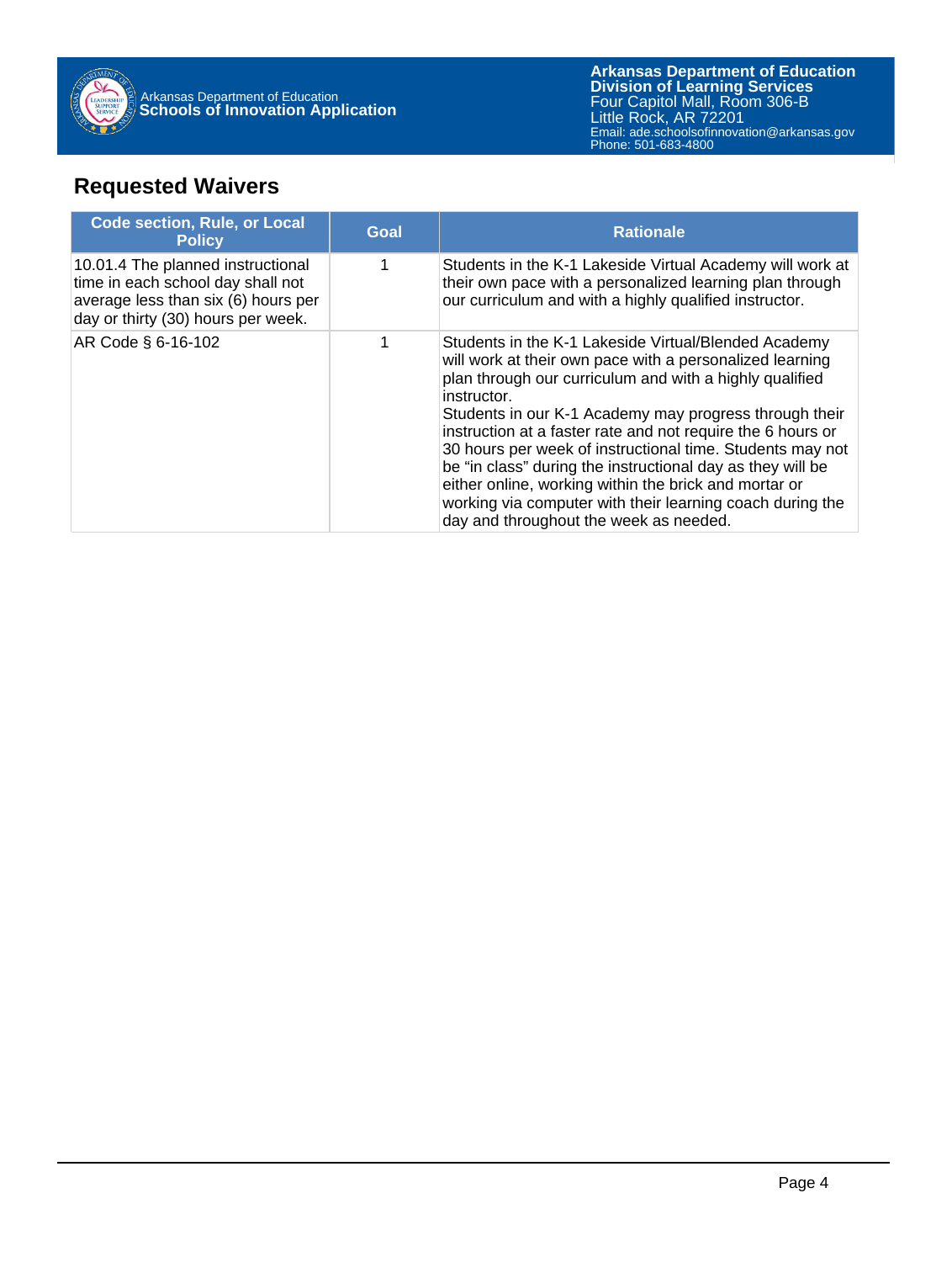

## **Council of Innovation**

| Minority at School         | 8.00%                           |                 |                 |                     |
|----------------------------|---------------------------------|-----------------|-----------------|---------------------|
| <b>Council Member Name</b> | <b>Representative Group</b>     | <b>Minority</b> | <b>Position</b> | <b>Date Elected</b> |
| Julie Burroughs            | Principal                       | N               | Chair           | 1/20/2017           |
| <b>Bruce Orr</b>           | <b>Assistant Superintendent</b> | N               | Member          | 1/20/2017           |
| Kelly Beckwith             | Academic Coach                  | N               | Member          | 1/27/2017           |
| <b>Whitney Ritter</b>      | <b>Certified Teacher</b>        | N               | Member          | 1/20/2017           |
| Amber Rottinghaus          | <b>Certified Teacher</b>        | N               | Member          | 1/20/2017           |
| Regina Lusby               | <b>Classified Teacher</b>       | N               | Member          | 1/20/2017           |
| Gina Rockwell              | Parent                          | Y               | Member          | 1/20/2017           |
| Remington Lusby            | <b>Student</b>                  | N               | <b>Student</b>  | 1/27/2017           |
| Gabby Rockwell             | <b>Student</b>                  | Υ               | Student         | 1/27/2017           |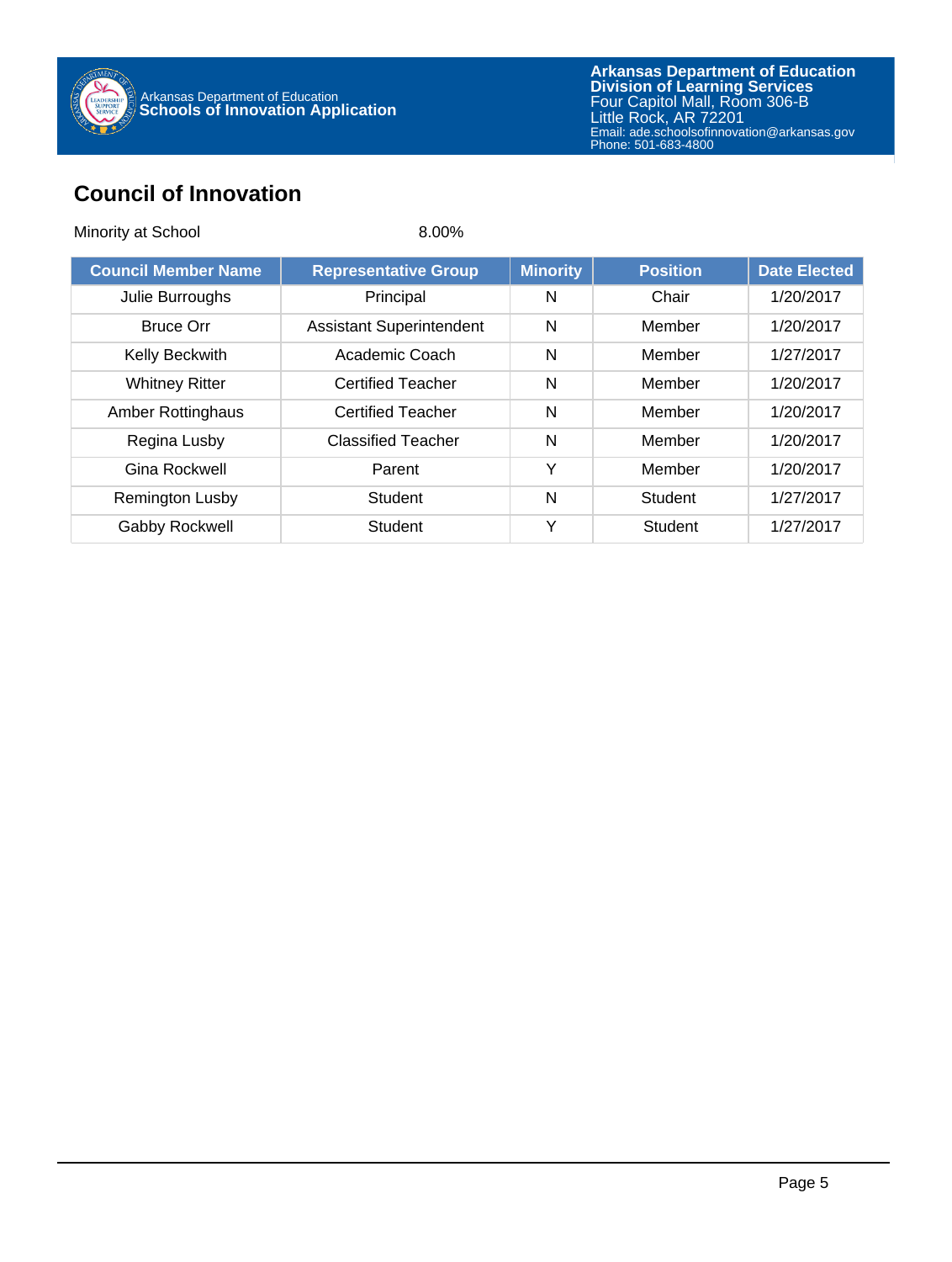

## **Shared Leadership**

| <b>Meeting</b><br><b>Date</b> | <b>Meeting</b><br><b>Purpose</b>                            | No. of<br><b>Teachers</b><br><b>Present</b> | No. of<br><b>School</b><br><b>Staff</b><br><b>Present</b> | No. of<br><b>Parents</b><br><b>Present</b> | No. of<br><b>Community</b><br><b>Members</b><br><b>Present</b> | No. of<br><b>Students</b><br><b>Present</b> | <b>Meeting</b><br><b>Outcome/</b><br><b>Planned Next</b><br><b>Steps</b>              |
|-------------------------------|-------------------------------------------------------------|---------------------------------------------|-----------------------------------------------------------|--------------------------------------------|----------------------------------------------------------------|---------------------------------------------|---------------------------------------------------------------------------------------|
| 9/26/2016                     | Education<br>Innovation<br>Summit                           | 4                                           | 4                                                         | $\mathbf 0$                                | $\mathbf 0$                                                    | $\mathbf 0$                                 | Apply for<br>School of<br>Innovation                                                  |
|                               | 11/4/2016 SOI Follow Up<br>Meeting                          | $\overline{0}$                              | 1                                                         | $\mathbf 0$                                | $\mathbf 0$                                                    | $\mathbf 0$                                 | Prepare for<br>Next steps in<br>SOI process                                           |
|                               | 12/9/2016 SOI Facilitator<br>Training                       | $\mathbf 0$                                 | 1                                                         | $\mathbf 0$                                | $\boldsymbol{0}$                                               | $\mathbf 0$                                 | Prepare to<br>create SOI<br>Council and<br>meetings                                   |
| 1/27/2017                     | SOI Council<br>Meeting                                      | 1                                           | 3                                                         | $\mathbf{1}$                               | $\mathbf 0$                                                    | $\mathbf 0$                                 | First meeting<br>of Council-<br>Introduction of<br>plan and solicit<br>ideas          |
| 2/3/2017                      | <b>SOI Council</b><br>Meeting                               | $\overline{2}$                              | 3                                                         | $\mathbf{1}$                               | $\boldsymbol{0}$                                               | $\mathbf 0$                                 | Prepare for<br>next steps and<br>plan meeting<br>with<br>Homeschool<br>Alliance       |
| 2/7/2017                      | <b>SOI Council</b><br>meets with<br>Home School<br>Alliance | 1                                           | $\overline{0}$                                            | $\mathbf{1}$                               | 3                                                              | $\mathbf 0$                                 | Meet with<br>Home School<br>group to<br>generate ideas                                |
| 2/28/2017                     | SOI meets<br>with Team<br><b>Digital</b>                    | $\overline{2}$                              | 3                                                         | $\mathbf{1}$                               | $\overline{2}$                                                 | $\mathbf 0$                                 | Meet with<br>Team Digital to<br>see if they<br>could partner<br>with us on our<br>SOI |
| 2/28/2017                     | SOI<br>Application<br><b>Work Meeting</b>                   | $\mathbf 0$                                 | 1                                                         | $\mathbf 0$                                | $\mathbf 0$                                                    | $\mathbf 0$                                 | Prepare and<br>complete<br>application                                                |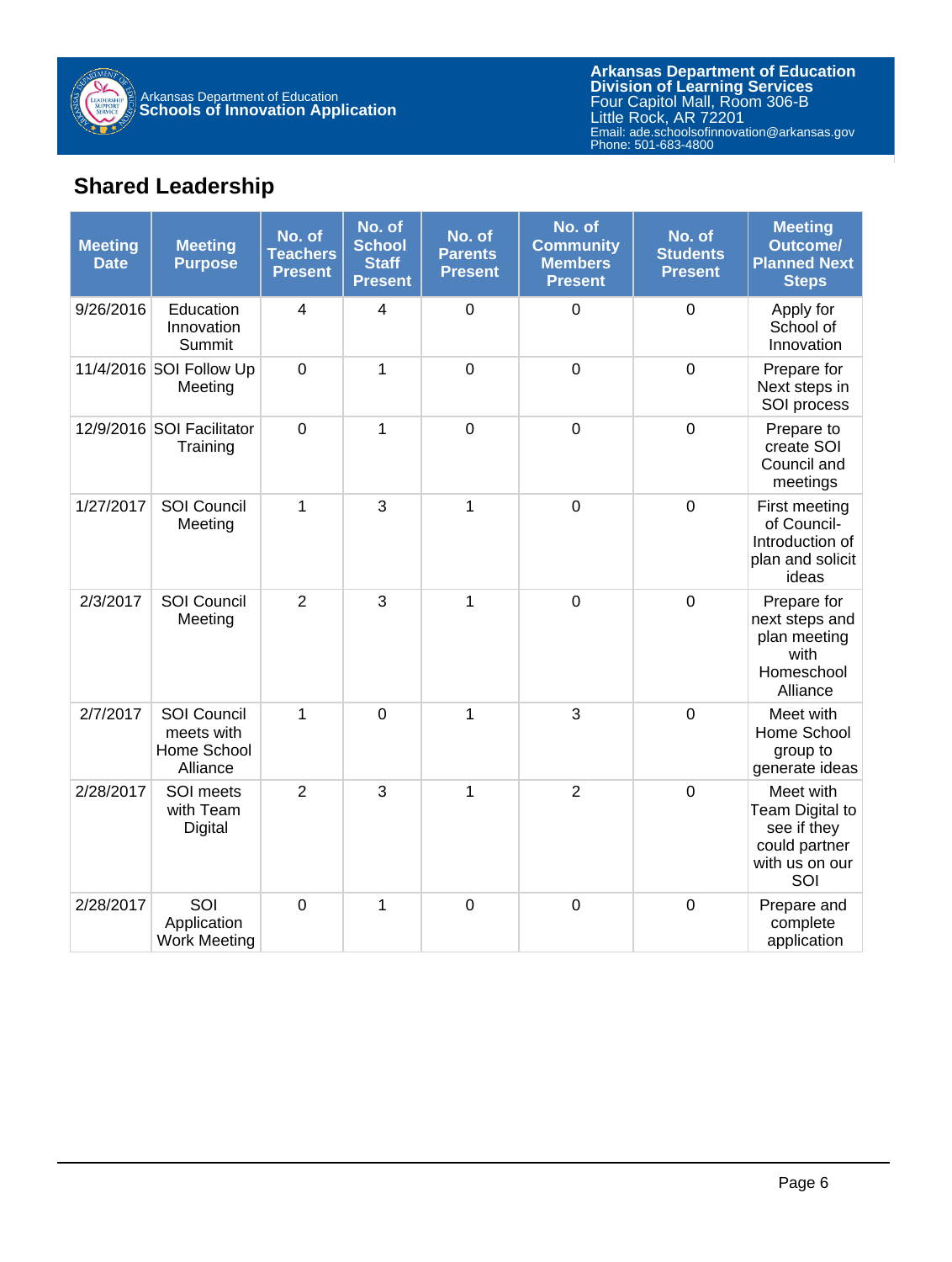

#### **Election Results**

| Number of certified and classified on staff:                            | 65 |
|-------------------------------------------------------------------------|----|
| Number of staff who voted:                                              | 61 |
| Number of staff who voted for proposed Plan:                            | 58 |
| Number of staff who voted against the proposed plan:                    | 3  |
| Percentage of staff voting in favor of the proposed Plan of Innovation: | 95 |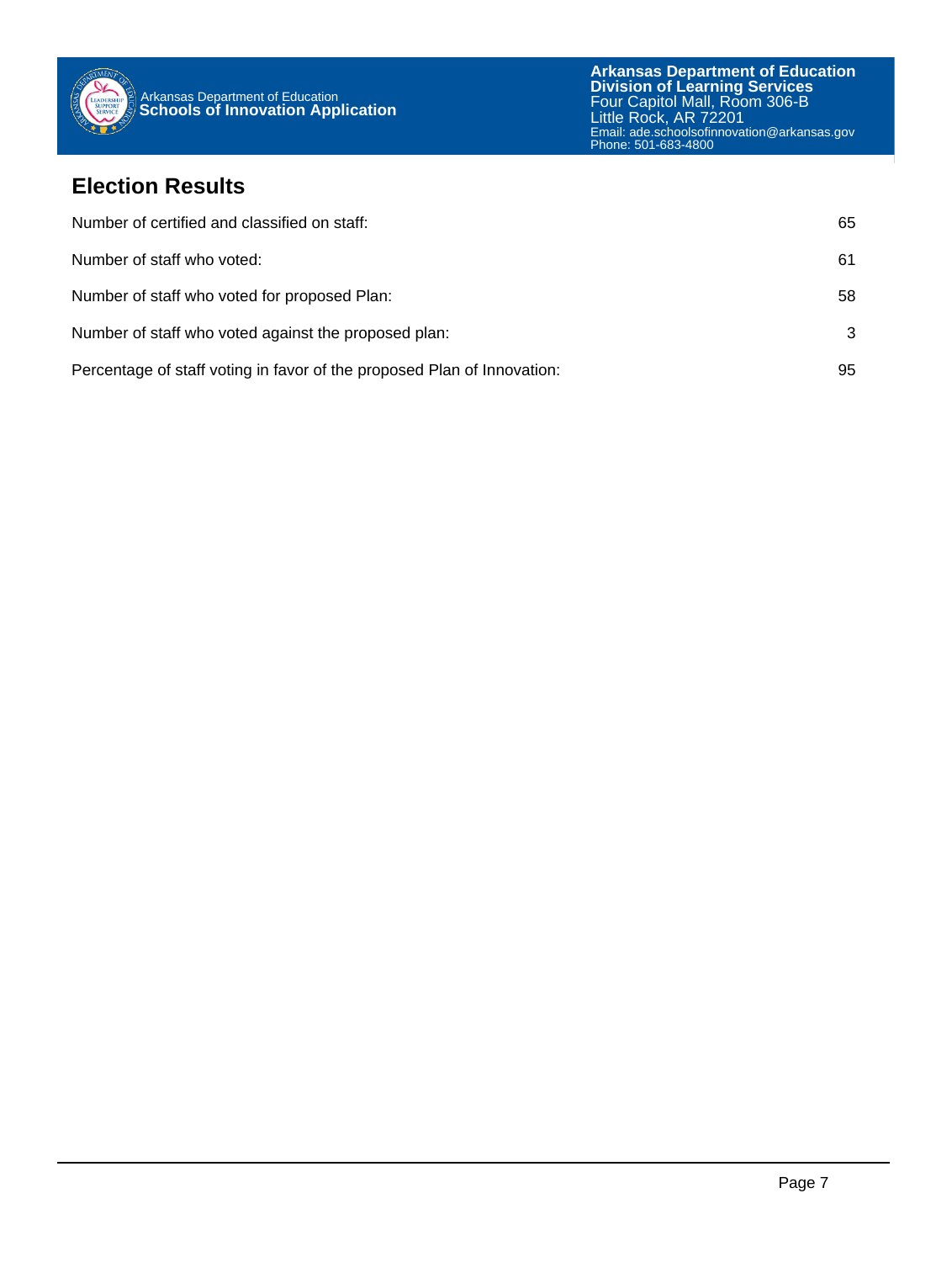

### **Professional Development Scope**

#### Professional Development Plan Part 1

| <b>Date</b> | <b>Audience</b>                                 | <b>Purpose of the Session</b>                                          |
|-------------|-------------------------------------------------|------------------------------------------------------------------------|
| 2/16/2017   | Certified K-1 staff                             | To inform staff of where LPS is in the SOI<br>process to date          |
| 2/23/2017   | Julie Burroughs, Shawn Cook, Rick<br>McLaughlin | To inform central office staff of where LPS<br>is in the SOI process   |
| 2/28/2017   | Team Digital/ADE, SOI Council                   | To understand how Team Digital can be a<br>part of our Virtual Academy |

#### Professional Development Plan Part 2

| <b>Date</b> | <b>Audience</b>                                                     | <b>Purpose of the Session</b>                                                                                 |
|-------------|---------------------------------------------------------------------|---------------------------------------------------------------------------------------------------------------|
| 6/13/2017   | Julie Burroughs, Bruce Orr, Virtual<br>Classroom teacher            | Technology/Innovation Conference                                                                              |
| 6/26/2017   | Julie Burroughs, Lee Scroggins,<br><b>Virtual Classroom Teacher</b> | <b>ISTE Conference/Technology Charged</b><br>Learning                                                         |
| 7/10/2017   | SOI Council, Parents, Community<br>members, students                | Share information and answer questions<br>about the about the Virtual Academy                                 |
| 7/3/2017    | SOI teacher(s), Adminstrator                                        | Dawson Cooperative/Team Digital<br>Meetings                                                                   |
| 8/7/2017    | Classroom teacher(s)                                                | Provide professional development to staff<br>members on how to create personal<br>learning plans for students |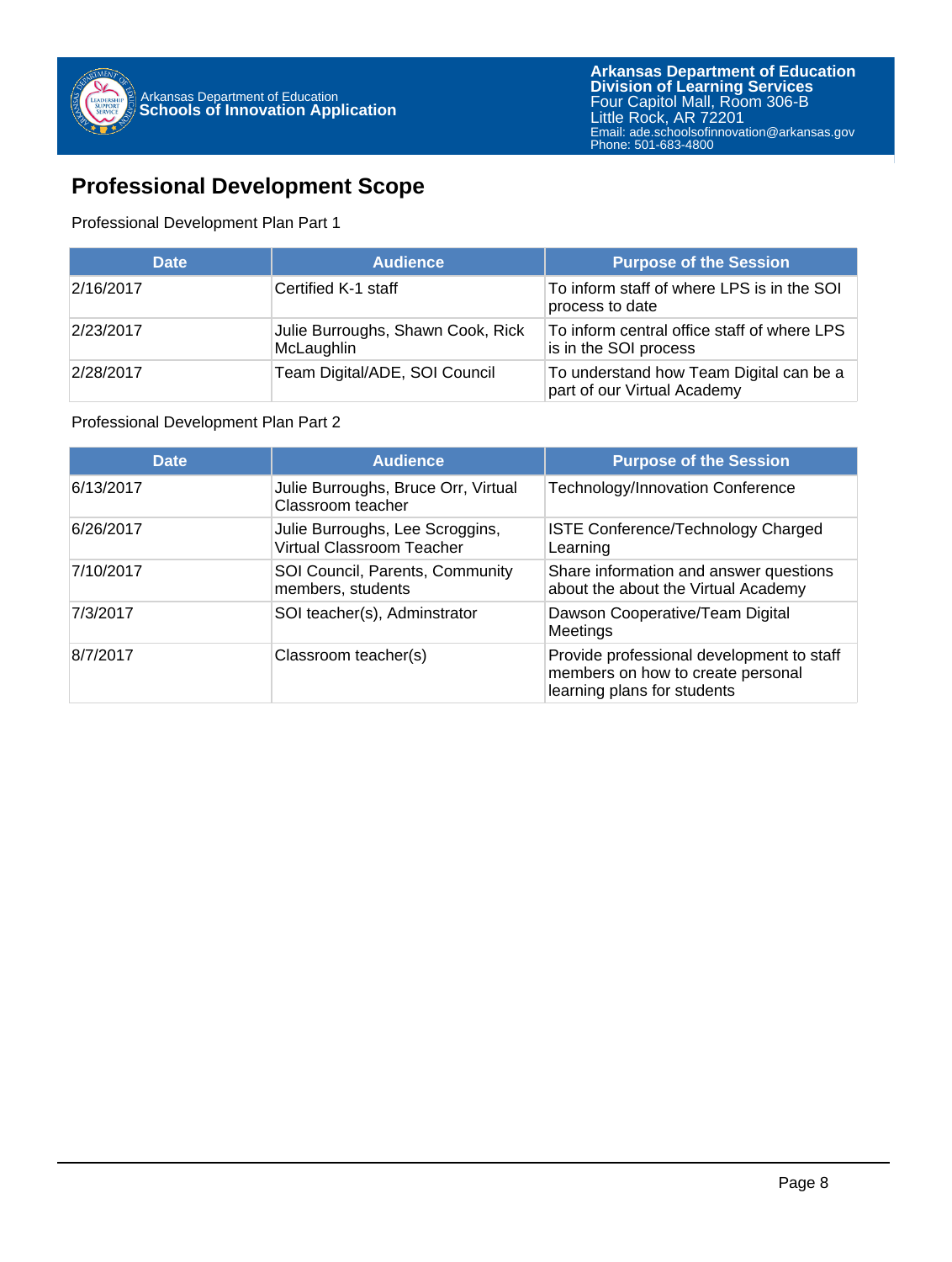#### School of Innovation Plan Narrative

#### Lakeside Primary School

Lakeside Primary School wants to obtain a school of innovation in order to provide a Virtual/Blended K-1 classroom for our students. We want to provide our patrons with another choice for their child's education. With our K-1 Virtual/Blended classroom, we would be able to provide a more personalized learning approach for students to give them the best chance to succeed while finding a balance between their education, extracurricular activities and family time. We have several families that choose home school or private school and also many students who do not thrive within our brick and mortar setting. We would like a Virtual/Blended K-1 in order to meet the needs of these students and offer another option for their child's education.

Our K-1 Virtual/Blended classroom would be a digital/blended approach to learning. We would expect the same rigor, if not more, in our Virtual/Blended K-1 as in our regular classrooms. If families choose the digital/blended option, it will help prepare students to work more independently and teach them to pace themselves academically. It will prepare students to work in a digital format and to learn to use cutting edge technology that will prepare them for the future.

Parents may choose this option for their child because it will give their child the best of both the homeschool environment, the virtual school and the brick and mortar environment. Students will be able to work virtually at their own pace and also have the opportunities to have the social/emotional support of the brick and mortar setting by including students within the school day as they would like to and how it fits into their schedule. For example, we have had students who are medically fragile, have issues such as severe allergies or heart conditions, and the brick and mortar setting is not safe for them. We have had severely autistic children who are over stimulated in a brick and mortar school environment. We have had families that would like to travel and share experiences with their child, but the attendance laws interfere with their ability to do that. We have had families that want their child to pursue athletics or the arts which involves travel and/or extended lessons and it interferes with the time restraints of our brick and mortar setting. We have had students that needed acceleration and the pace of our current setting might hold them back from going as far as they could go academically. We currently meet the needs of all the situations above to the best of our ability, but by providing an option for families, we could see these students soar even further than they ever have before.

Below are some specific examples of different family situations in our district that we think we could better serve via the Virtual/Blended K-1 Classroom option if they chose to:

We have a student transitioning to Kindergarten, but her mom opted for the Kindergarten wavier. She has significant medical complications. She is not toilet trained. She only started walking in the past year. She has a PEG tube and a J-tube,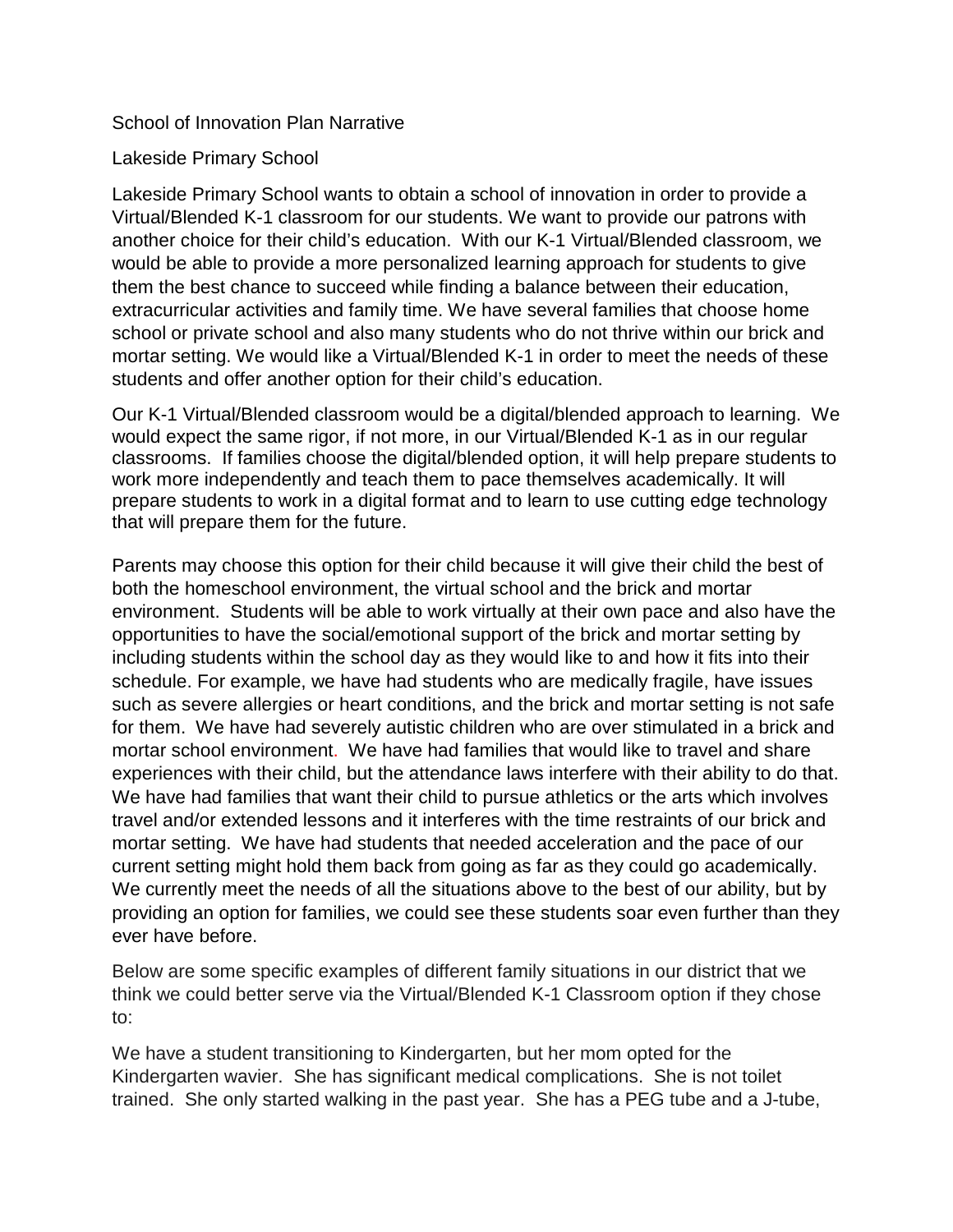and is on thickened liquids. She is on a ventilator at night, but does not regularly use it during the day. If she is sick with a respiratory infection, she needs to be on the ventilator during the day as well. Apparently the trachea and ventilator frequently come out and it is imperative that they be put back in immediately or the child is without oxygen. According to the doctor and the parent, the child does not have any academic delays; just medical problems, and mobility concerns. She might be an ideal candidate for the Virtual/Blended Kindergarten program for her academics and still receive home health for therapies.

We have another student that will be doing a Kindergarten Waiver this year. Her parents are concerned about her coming to school due to her medical needs. If she is around other students she can get fatally ill.

Another student that we would like to give the Virtual/Blended option to is coming to Kindergarten next year has a diagnosis of autism. Her parents are thinking about home schooling her due to the anxiety school can cause for her. Currently, she only goes to First Step for her therapies because the preschool setting caused so much anxiety for the student she was not successful. This model would provide social interaction in a controlled form for her.

We have a student in Hospice care. We are currently providing home bound services. This would be amazing if he had this opportunity for the times the home bound teacher is not w/ him. Special Education requires 2, 2 hour sessions a week totaling four hours with a teacher on site. This would give that plus the online instruction daily.

We have a student in 1st grade that receives speech therapy that is home schooled. The student came to Lakeside for speech therapy each week, but could have used our Lakeside Virtual/Blended curriculum instead of the homeschool curriculum. A Lakeside teacher would have been able to keep up with her academic needs. It could have allowed the student to be home and provide instruction based on her needs and we feel she would have excelled with our approach. When she enrolled back into Lakeside she was one year behind academically.

We have a student whose mother chose to keep him out of kindergarten due to his in ability to function in a regular education classroom although he has outgrown his original diagnosis of developmental delay. She recently enrolled him in Lakeside Primary School. The mother made the decision to withhold him from the Kindergarten classroom due to several reasons: the large class size, his small stature, his sensitivity to sunlight and a variety of other factors. Had the mother been given the opportunity to enroll him in a virtual/blended classroom, the child would have had the opportunity to receive adequate education from the security of his home. He is currently functioning at the beginning of year kindergarten level. We feel that this child would have greatly benefited from a Virtual/Blended classroom, which could have possibly prevented him from being below grade level at this point in our school year. Because there was not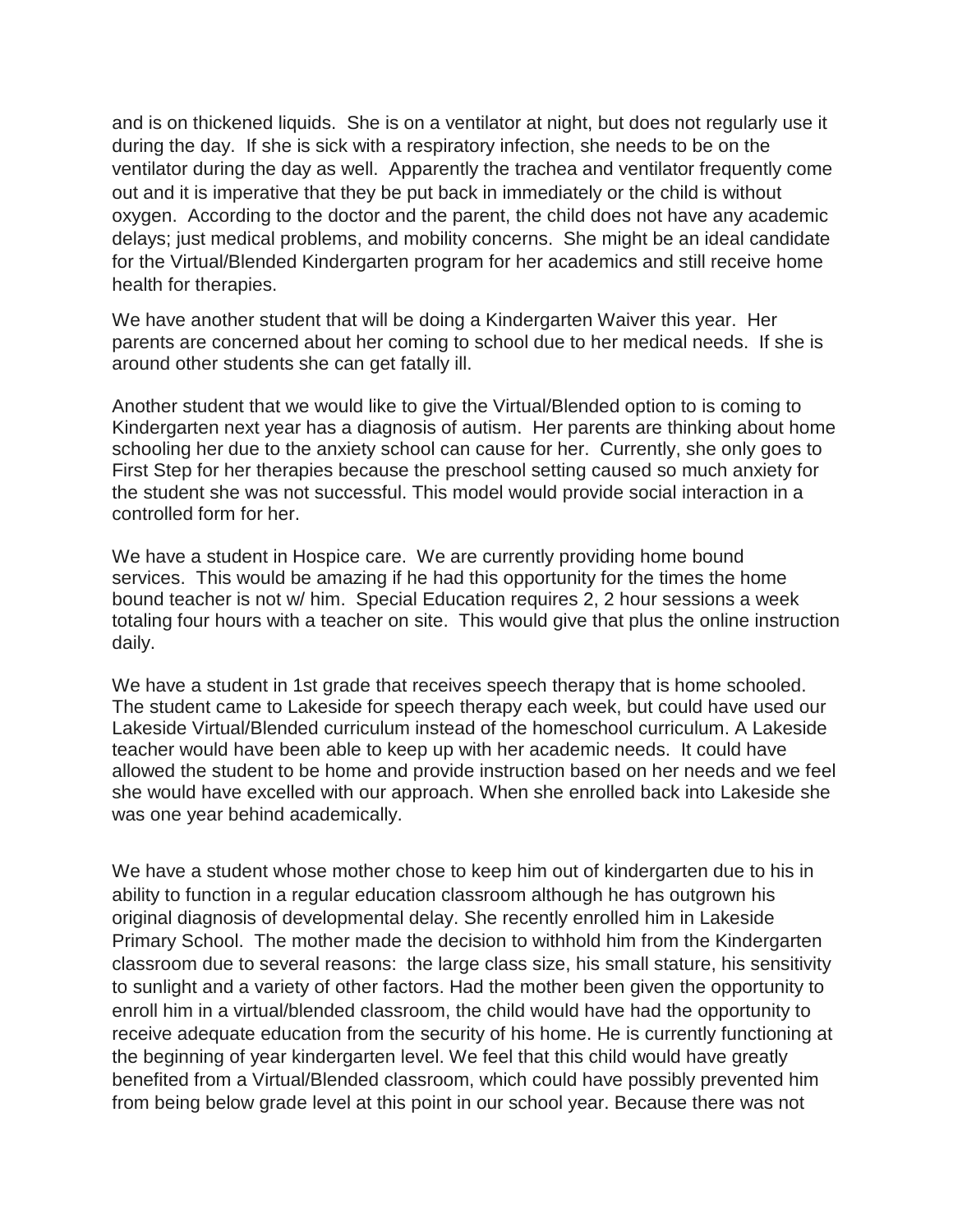another option for him, his social interaction with his peers have been impeded.

We have a student whose parents are going to homeschool or do pure virtual school next year due to the fact that the father has accepted a job where he can work from his computer anywhere in the world. He is going to pull her out of Lakeside for the year so they can travel to as many National Parks in the United States during the next school year. He wants to be able to provide her with as many life experiences as possible while he has the opportunity. Giving her the Lakeside Virtual/Blended option would keep her connected to Lakeside. We would like to give her the choice to do Lakeside Virtual/Blended to give her the social interactions at Lakeside when they are in the area and even when she is away. This will allow her to keep connected with her peers at Lakeside as she explores the United States and will make her transition back into Lakeside smoother, if they choose to come back to the brick and mortar setting.

We have a student who has severe allergies and also competes competitively for scholarship opportunities. A Virtual/Blended option would give her the ability to take her extensive voice lessons, complete her Lakeside curriculum and travel to competitions throughout the state during year without fear for her health and without having to conform to attendance policies. She is currently homeschooled.

We have a family whose father accepted a job in Brazil for one year. The family had to home school their two children that year and purchase home school curriculum. This family would have been a great Virtual/Blended candidate because they wanted to stay connected to Lakeside but did not have the ability to with our current programming options.

We have families that travel frequently to Mexico, India, South America and Asia to visit family and are out for extended amounts of time. The time they are away exceeds the current laws on attendance. Our teachers also spend a lot of time to catch them up when they have been absent for extended stays. Giving them the Virtual/Blended option would ease the stress of their travel and still keep them connected to Lakeside.

We had a student that the parent wanted to be accelerated a couple of grade levels because academically she was ready. She was not, however, ready socially and emotionally to be on that path "grade wise" throughout her educational career. The Virtual/Blended Academy could be a great option for her because she could progress academically at her own rate while still being around her peer group in social settings throughout her schooling.

While these are only a few examples of families we have, we feel like we have taken all the pros and cons of Homeschool, Virtual, and Brick and Mortar and have created a classroom that meets the needs of our community and our school population. We are excited to be able to put another option on the table for families when they enroll students at Lakeside.

Lakeside Primary School plans to have a "contract" that parents and students will sign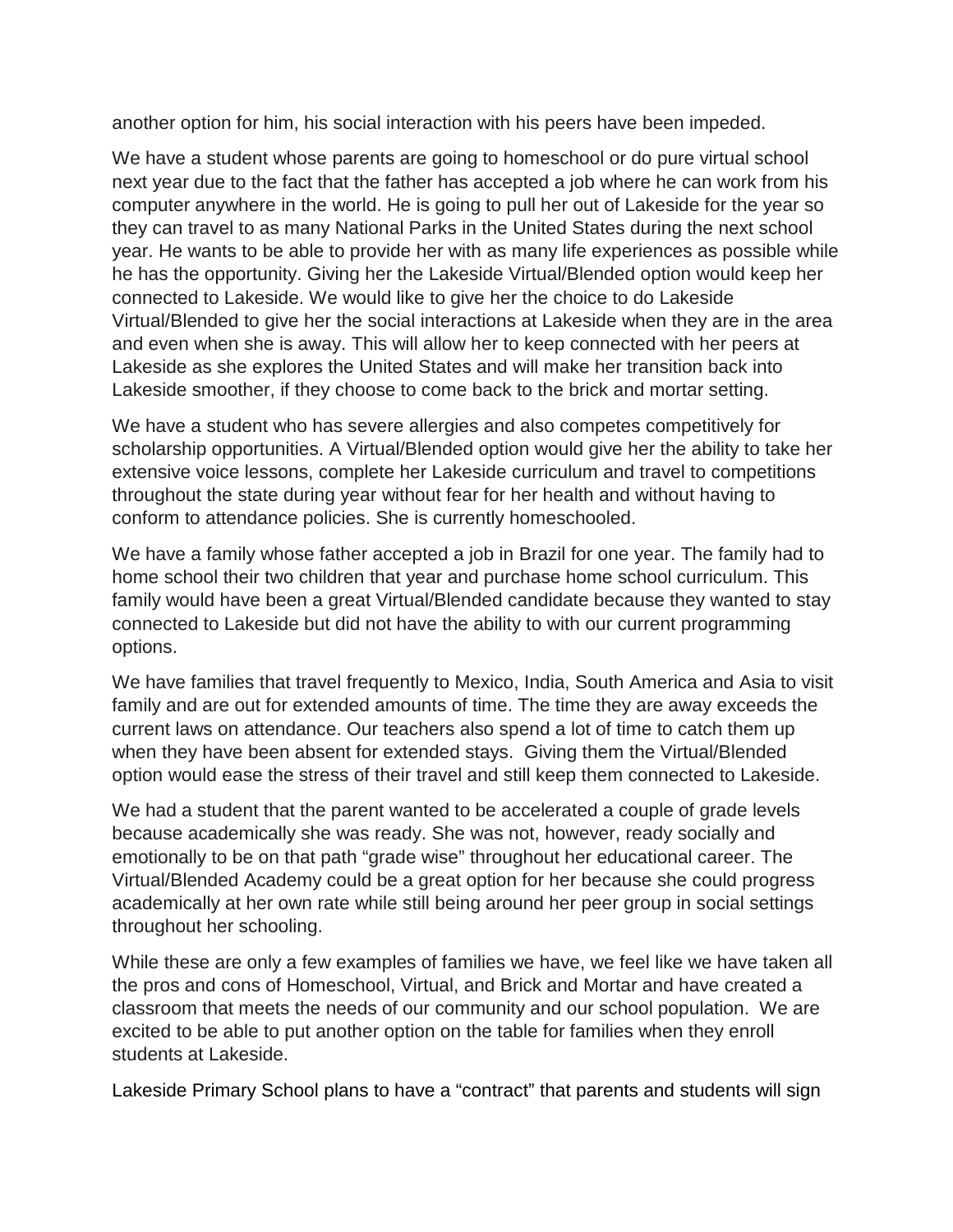upon enrollment in our K-1 Virtual/Blended classroom. In this "contract" we would have accountability measures put into place to ensure the success of the program and the success of the child academically. We would also visit with parents and students to gather their ideas for the contract and to ensure that we are addressing their needs, as well. As we monitor students throughout the school year, we might face a time where we deem additional responses to intervention. We may require students to attend Lakeside Primary School more often "face to face" if we see that more RTI is needed for the student(s). We plan to have a portion of the day set aside at Lakeside for students to have "face" time with their child's teacher and seek extra guidance as needed. Lakeside will provide flexibility to allow virtual students to attend school for portions of their academic time with the teacher. We will issue the appropriate technology tools to those who do not have internet access or the tools needed for the class, just as we currently provide school supplies to our current students. We will provide opportunities for students to come on campus to do Project Lead the Way lessons, Science Lab experience days, and involve them in any of our academic events they would like to participate in. Lakeside Primary Virtual/Blended K-1 would also plan specific events for this class only so they can gather together and get to know each other to help build a classroom community of learners.

Guided Reading is a cornerstone of Early Childhood Education. The small group guided reading table is where the work of phonics, the big ideas of shared reading, the skills learned from our Compass computer program, and the prior knowledge of the world around a student are mixed together to create a fluent reader that understands the importance of printed text. As Lakeside looks at creating a program that reaches beyond the brick and mortar setting, it is important to remember to place emphasis on the values of a traditional classroom. There is nothing in the world that could ever replace giving a child a book to hold; Lakeside understands how powerful written text is and wants to create a program that values teacher to student interaction and physical reading material. This is the primary reason that we chose to offer a blended classroom instead of a virtual classroom. The Lakeside K-1 Virtual/Blended teacher will use the information gained from the exam given upon entry to the program to create an individual learning plan for each child enrolled. The plan would include a ratio for time spent in the classroom vs. time spent working outside of the classroom depending on the student's results. Lakeside K-1 Virtual/Blended plans on hosting parent nights at The Garland County Library along with hours during the school day to assist parents and students as needed. Parents will gain tools for helping their child with reading skills and the students will have interaction with each other. Student response journals will offer accountability for reading that takes place outside of the school environment. Accountability will also be made through DIBELS and TRC assessments that will be given each nine weeks. Some students will be progress monitored bi-weekly depending upon need and Compass Learning will be tracked by the teacher. All students enrolled will have access to recordings of their teacher demonstrating small group lessons and other teachers as well. For each lesson there will be a review and extension. Zoom lessons will also be offered daily in connection with one to one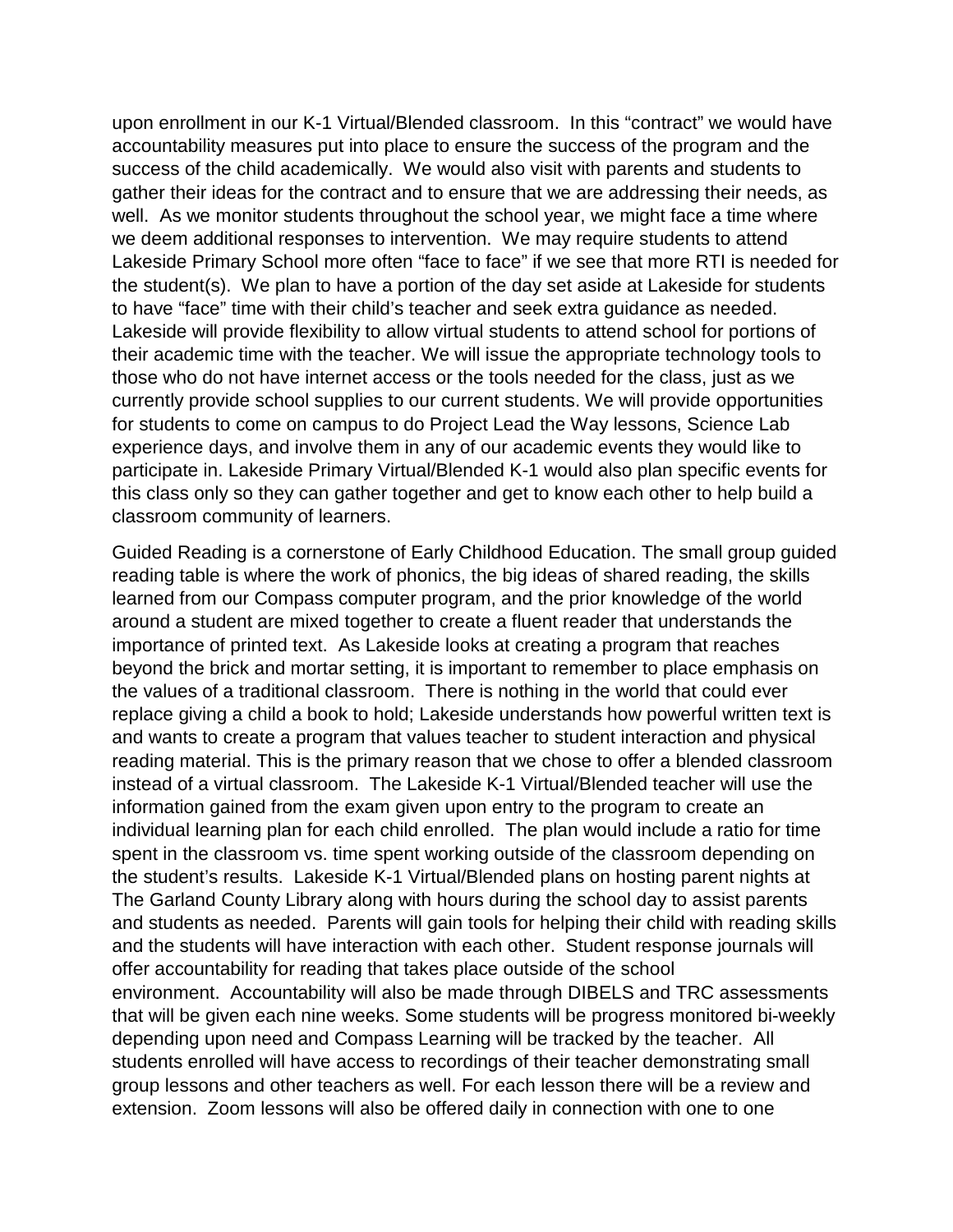conferencing options. The children will be given a "Take Home Reading Folder" just as the students who attend class full time in the building. Lakeside wants to use our curriculum and standards at the child's level. The folder will hold books that the teacher has used in small group with the student at their instructional level. As with all of our K-1 students we want to create lifelong readers and writers that use the world around them to collect information and express themselves. Our hope is that by expanding the walls outside the classroom that we are giving students a little bit more of the world for inspiration.

In the lower elementary grades, guided reading – and all prerequisite skills – are of utmost importance. With this in mind, we believe that Lakeside School of Innovation would work with participating families in the following ways:

· Guided Reading Materials would be provided for student use (including but not limited to leveled books, online resources, teaching sequences, skill goals by level, phonics lessons)

Parents would be encouraged to participate in workshops provided by the school to learn how to guide their child through guided reading lessons. Compliant parents who understand the teaching process may be responsible for a portion of their child's lessons, with guidance and support from Lakeside School of Innovation Teacher.

Lakeside School of Innovation Teacher would provide guided reading lessons for ALL virtual students through platforms such as Zoom, Apple Face time and/or Skype.

Lakeside School of Innovation Teacher would provide guided reading lessons at the physical school for those who choose – or are required – to participate.

Lakeside School of Innovation Teacher would monitor student progress by performing frequent assessments (Running Records, Informal Reading Inventories, DIBELS, Developmental Spelling Analysis, etc.) for ALL virtual students.

Lakeside School of Innovation Teacher would maintain constant contact with our students' families, so that families will know if acceptable progress is being made.

A document will be created to show procedures to take when acceptable progress is not being made. This document will be agreed upon by the committee, and parents will be made aware of this protocol upon enrollment in the Virtual School.

Our Virtual K-1 students will take NWEA MAP skills assessments three times per year, DIBELS progress monitor as needed, TRC three times a year to determine reading level and use common assessments each nine weeks. Communication with parents will be on a daily basis due to the nature of the educational setting and the age level. Parents will be critical in helping students' access technology each day for learning. Weekly newsletters will also go home each week. Parents will also have access to the weekly Ram Reports from the Principal. Students may have transportation issues which we